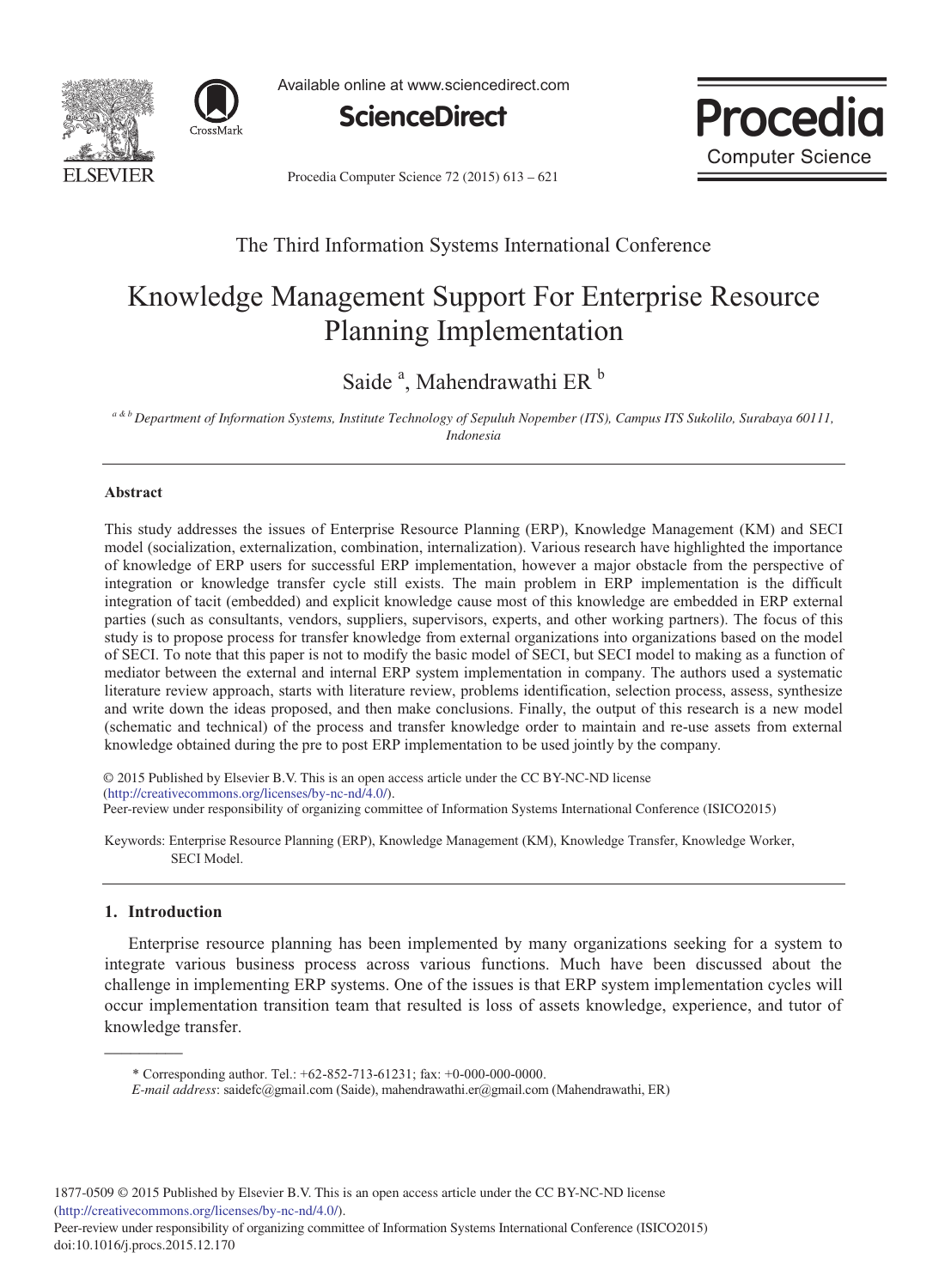Another issue is the amount of fund needed to pay trainers, consultants and other external parties. Then, there is also the gap of knowledge and understanding of ERP system itself. Furthermore, users' knowledge, experience and problems is not well documented. Most users fail to document when they encounter problems and eventually find the solutions whereas it can potentially be very useful for other users. Users sent to attend workshop do not submitted a written report on the knowledge acquired during training. Finally, and perhaps the cause of the above issues, is the fact that there have not been a structured and formal processes and mechanisms for knowledge asset management in a company implementing ERP systems.

Successful of ERP implementation is closely related to a specified group of knowledgeable employees as well as effective management of teams' knowledge during development cycle of ERP systems [1]. The main role of knowledge management in ERP implementation process is to facilitate knowledge sharing among team members of ERP system.

However, [2] revealed another problem faced by the ERP team, which is difficulty of integrating an organization's internal knowledge with external knowledge. Another crucial problem of ERP system implementation according to [1] is that employees who use modules must have a good understanding of the business process and thus they must increase their knowledge of ERP systems. This is not an easy task as the ERP system have an internal focus, however there is a great need to integrate with knowledge assets of external parties such as suppliers, consultants, and contractors.

The above issues imply that there seems to be fragmentation in the process of connecting external organizations (consultants and other external parties), which makes integration of knowledge increasingly difficult. Therefore, the needs and solutions required for knowledge integration process can be seen as a theoretical gap in existing literature on ERP implementation, especially during ERP implementation cycle.

In an effort to answer limitations related research in process of knowledge integration, the authors propose a scheme and the cycle of knowledge transfer between external to internal company and collaborate theory developed by [3] SECI model (socialization, externalization, combination, internalization). This idea is also in line with suggestions from previous studied stating that findings from current studies need to be expanded by combining respondents from consultants, users and level of executives involved in ERP system project [4].

### **2. Literature Review**

ERP implementation is a complex process, lengthy, and expensive, usually in millions dollars [2]. Most importantly, in many cases it also requires existing business processes to be re-engineered (business process reengineering) to be adjusted with ERP modules or vice versa. Investments are for software and services such as consulting, implementation, training, and systems integration.

Companies are forced to look at a gap in every ERP implementation process as an effort to minimize failure and maximize capital expenditures. This implies the need to acquire knowledge and experience of external parties (consultants, vendors, suppliers, experts) during the process of ERP implementation. Therefore, companies must begin to change the paradigm in the direction of generating knowledge worker alias knowledgeable workers. For example, employees who work on customer billing need to know more about IT systems of production and accounting. Similarly, the IT experts need to adapt to new system with needs and enterprise systems to operate optimally.

As stated by [5], the implications of ERP systems is that the knowledge sharing process should really be able to penetrate the boundary across divisions and different mind sets about how to do the whole process. In addition, the slow acceptance response of ERP systems can also be caused by the fact that users rely on the relevant prior knowledge (what they know from old system) to try for understand the